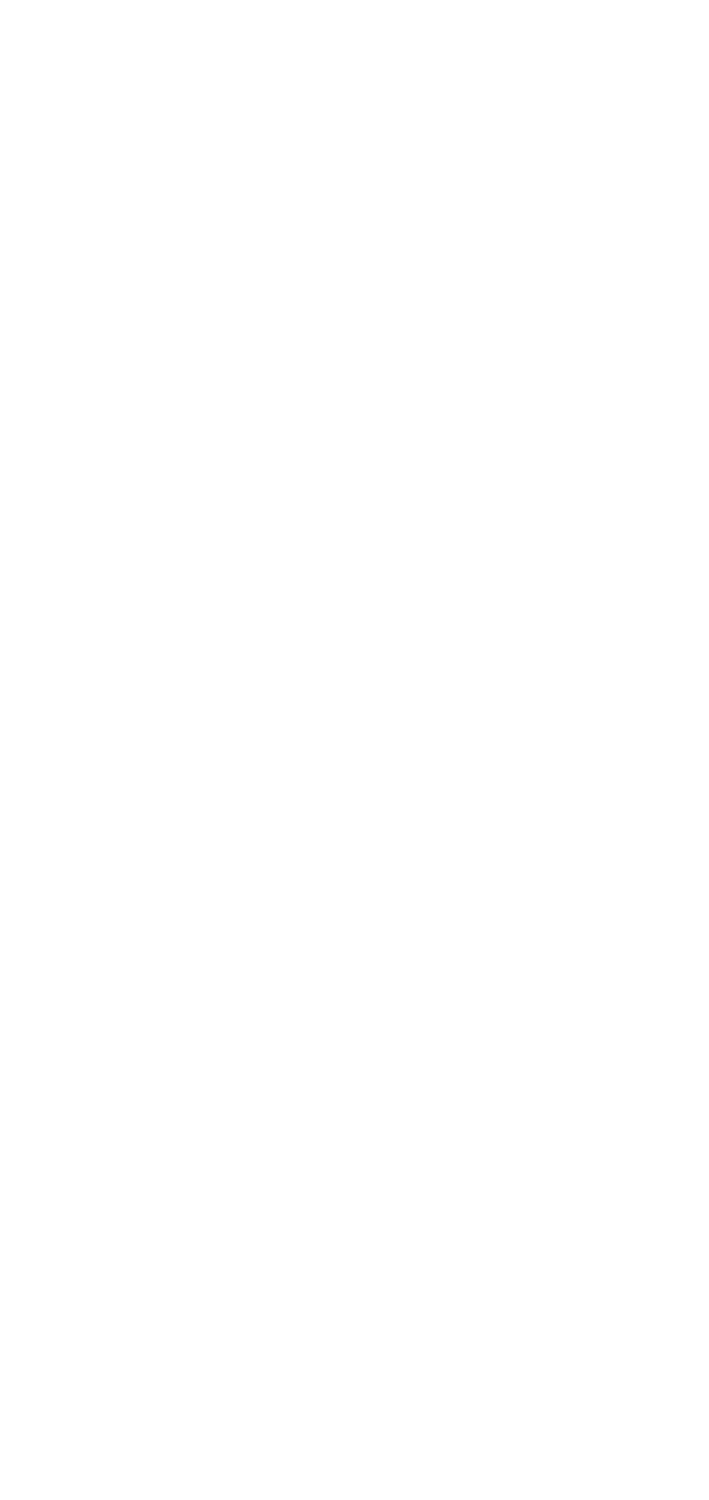## **Investment Objective and Policy**

The objective of the Trust is to track the capital performance of the UK equity market, as represented by the FTSE All-Share Index, by investment in a representative sample of stocks selected from all economic sectors.

Securities in the FTSE All-Share Index will be held with weightings generally proportionate to their company's market capitalisation.

From time to time non-Index constituents may be held as a result of corporate actions and these holdings will be sold or transferred as soon as reasonably practical.

## **Risk Profile**

### **Market Risk**

Market risk arises mainly from uncertainty about future prices. It represents the potential loss the Trust may suffer through holding market positions in the face of market movements. The Manager adheres to the investment guidelines and in this way, monitors and controls the exposure to risk from any type of security, sector or issuer.

### **Currency Risk**

This Trust holds investments in overseas financial securities. The performance of the Trust may therefore be affected by changes in exchange rates.

## **Trust Facts**

| Period End Dates for Distributions: |          | 6 Apr, 6 Oct |
|-------------------------------------|----------|--------------|
| Distribution Dates:                 |          | 6 Jun, 6 Dec |
| <b>Ongoing Charges Figures:</b>     | 6 Apr 18 | 6 Oct 17     |
| R-Class                             | 0.56%    | 0.56%        |
| F-Class                             | 0.30%    | 0.30%        |
| I-Class                             | 0.10%    | 0.10%        |
| C-Class                             | 0.06%    | 0.06%        |
| L-Class                             | 0.02%    | 0.02%        |
| H-Class                             | 0.06%    |              |

The Ongoing Charges Figure (OCF) is the ratio of the Trust's total disclosable costs (excluding overdraft interest) and all costs suffered through holdings in underlying Collective Investment Schemes, to the average net assets of the Trust.

The OCF is intended to provide a reliable figure which gives the most accurate measure of what it costs to invest in a trust and is calculated based on the last period's figures.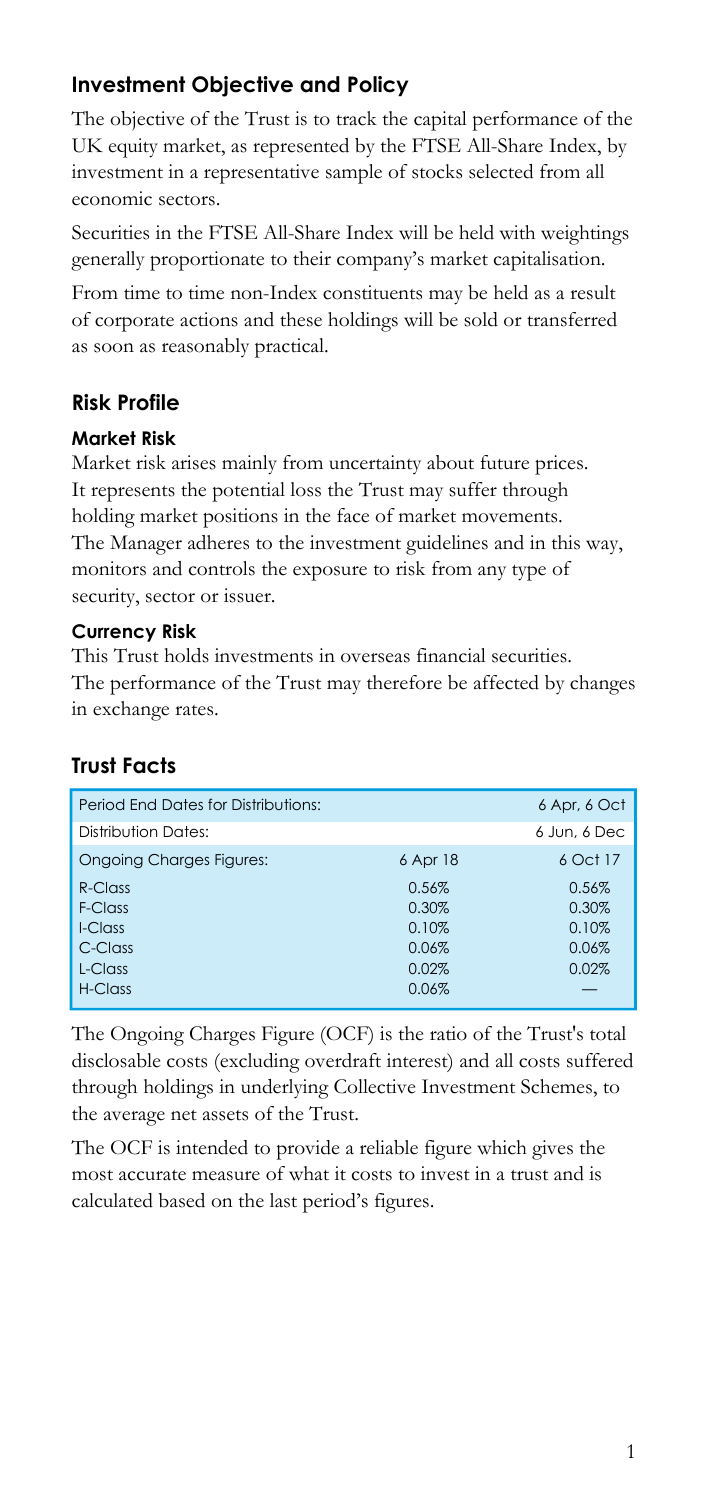## **Risk and Reward Profile**



- This risk and reward profile is based on historical data which may not be a reliable indication of the Trust's risk and reward category in the future.
- The category number highlighted above reflects the rate at which the Trust's unit price has moved up and down in the past. If the Trust has less than five years' track record, the number also reflects the rate at which the Index the Trust tracks has moved up and down in the past. Higher numbers mean the potential reward could be greater, but this comes with increased risk of losing money.
- The Trust is in category five because it invests in company shares which are sensitive to variations in the stock market. The value of company shares can change substantially over short periods of time. Company shares are generally considered to be higher risk investments than bonds or cash.
- The Trust's category is not guaranteed to remain the same and may change over time.
- Even a trust in the lowest category is not a risk free investment.

## **Distribution Information**

### **R-Class**

The distribution payable on 6 June 2018 is 2.3012p per unit for distribution units and 4.0443p per unit for accumulation units.

### **F-Class**

The distribution payable on 6 June 2018 is 2.5246p per unit for distribution units and 4.4837p per unit for accumulation units.

### **I-Class**

The distribution payable on 6 June 2018 is 2.6657p per unit for distribution units and 4.8935p per unit for accumulation units.

## **C-Class**

The distribution payable on 6 June 2018 is 2.7034p per unit for distribution units and 4.9687p per unit for accumulation units.

## **L-Class**

The distribution payable on 6 June 2018 is 2.7263p per unit for distribution units.

## **H-Class**

The distribution payable on 6 June 2018 is 0.2537p per unit for accumulation units.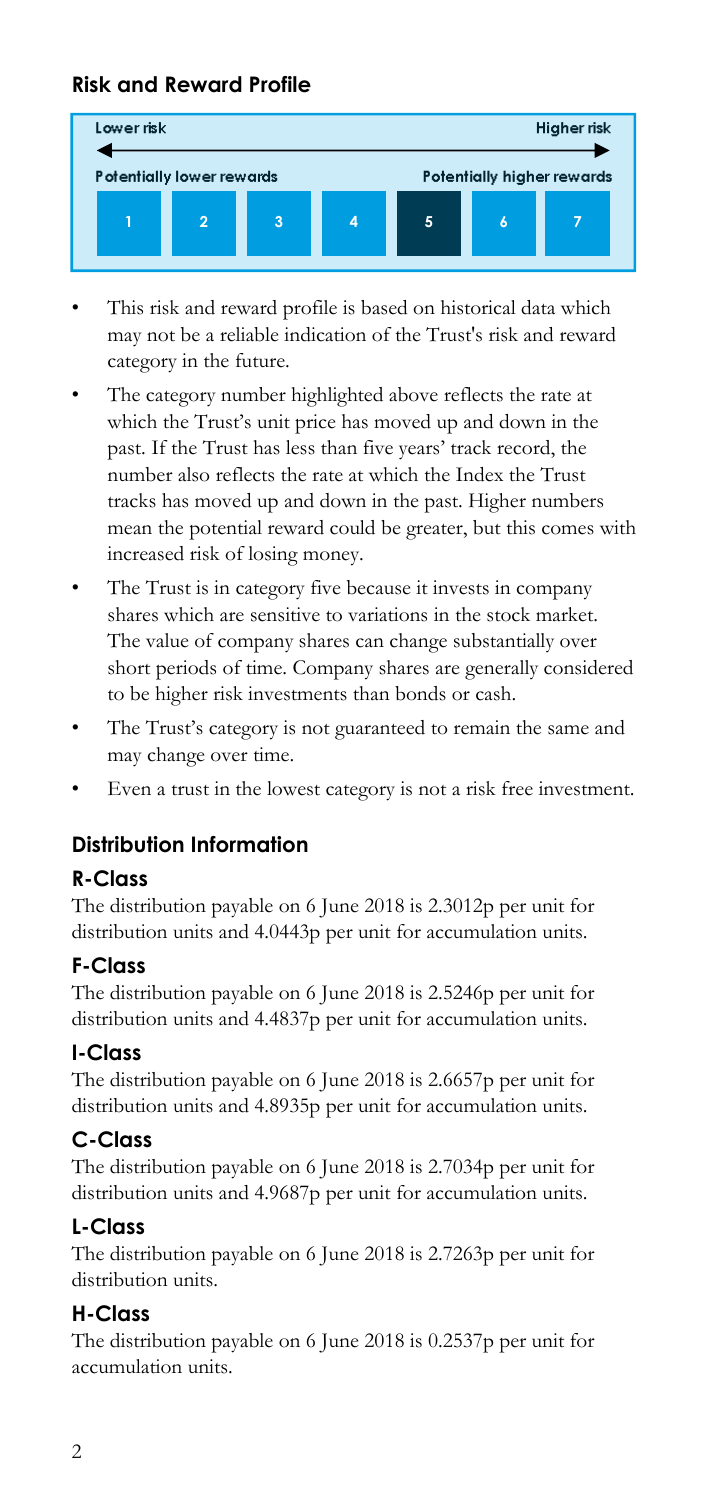### **Net Asset Values and Units in Issue**

| <b>Class</b>                                                  | <b>Net Asset</b><br>Value (£) | <b>Units in Issue</b>      | <b>Net Asset</b><br><b>Value per</b><br>Unit $(p)$ |
|---------------------------------------------------------------|-------------------------------|----------------------------|----------------------------------------------------|
| $R$ -Class<br>Distribution Units<br><b>Accumulation Units</b> | 820.833.914<br>1,701,023,828  | 521.541.733<br>606,238,578 | 157.39<br>280.59                                   |
| $F-CI$ ass<br>Distribution Units<br><b>Accumulation Units</b> | 1,646,607<br>4,473,126        | 1.040.728<br>1,567,616     | 158.22<br>285.35                                   |
| I-Class<br>Distribution Units<br><b>Accumulation Units</b>    | 543.186.015<br>1.127.012.622  | 345,027,508<br>383,497,407 | 157.43<br>293.88                                   |
| C-Class<br>Distribution Units<br><b>Accumulation Units</b>    | 347,958,963<br>457,168,369    | 220,819,490<br>155,208,659 | 157.58<br>294.55                                   |
| $l$ -Class<br>Distribution Units                              | 601.854.214                   | 382,307,317                | 157.43                                             |
| H-Class<br><b>Accumulation Units</b>                          | 253,496                       | 509,983                    | 49.71                                              |

**Past performance is not a guide to future performance.** 

**The price of units and any income from them may go down as well as up.** 

**Exchange rate changes may cause the value of any overseas investments to rise or fall.**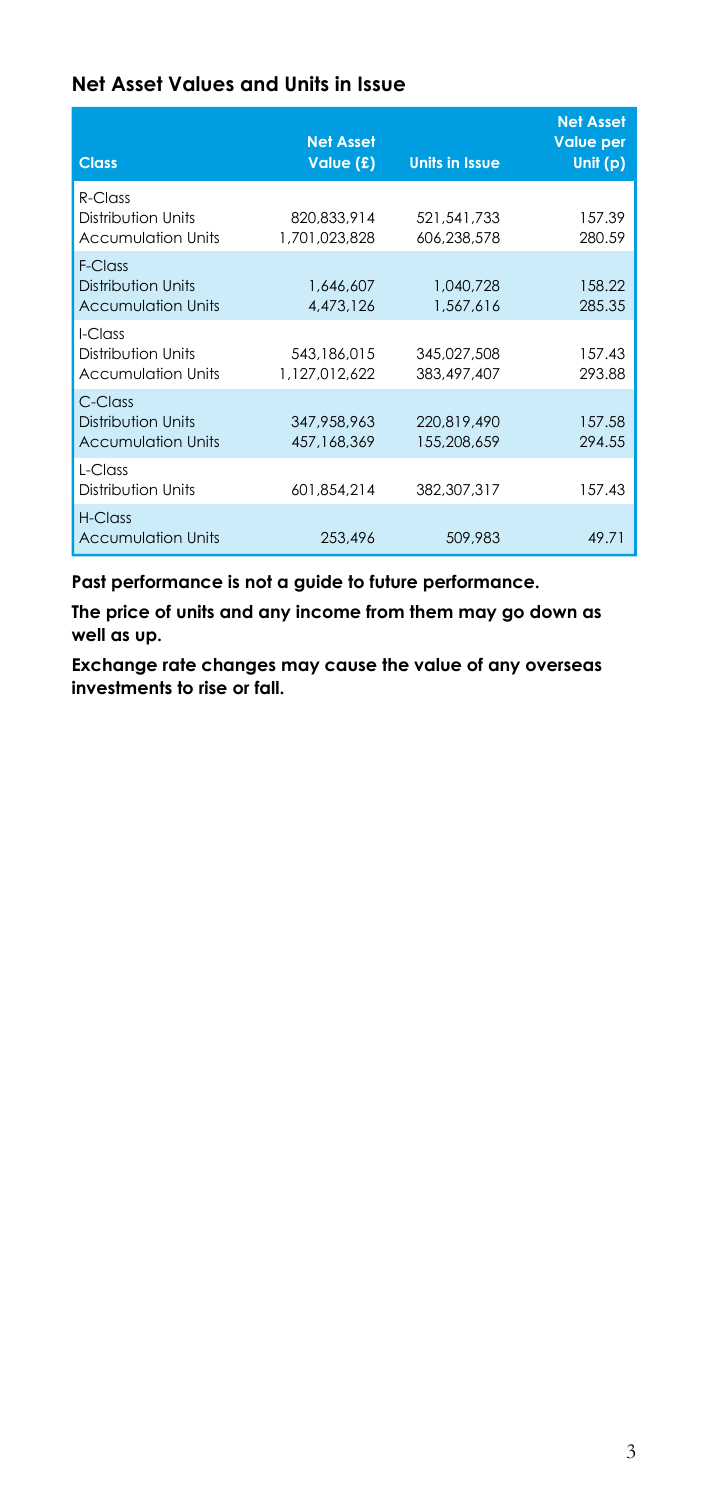## **Portfolio Information**

The top 10 holdings and their associated weighting at the current period end and preceding year end were:

| <b>Top 10 Holdings at</b><br>6 April 2018       |                                         | <b>Top 10 Holdings at</b><br>6 October 2017 |                                         |
|-------------------------------------------------|-----------------------------------------|---------------------------------------------|-----------------------------------------|
| Holding                                         | Percentage of<br><b>Net Asset Value</b> | Holding                                     | Percentage of<br><b>Net Asset Value</b> |
| <b>HSBC</b>                                     | 5.65%                                   | <b>HSBC</b>                                 | 6.15%                                   |
| ВP                                              | 4.08%                                   | <b>British American</b><br>Tobacco          | 4.29%                                   |
| <b>Royal Dutch Shell</b><br>'A' (Dutch listing) | 4.04%                                   | <b>BP</b>                                   | 3.83%                                   |
| <b>British American</b><br>Tobacco              | 4.00%                                   | Royal Dutch Shell<br>'A' (Dutch listing)    | 3.81%                                   |
| Royal Dutch Shell 'B'                           | 3.75%                                   | Royal Dutch Shell 'B'                       | 3.55%                                   |
| GlaxoSmithKline                                 | 2.90%                                   | GlaxoSmithKline                             | 3.00%                                   |
| AstraZeneca                                     | 2.68%                                   | AstraZeneca                                 | 2.62%                                   |
| Diageo                                          | 2.58%                                   | Diageo                                      | 2.54%                                   |
| <b>Vodafone Group</b>                           | 2.29%                                   | <b>Vodafone Group</b>                       | 2.30%                                   |
| Lloyds Banking Group                            | 2.00%                                   | Unilever                                    | 2.11%                                   |

# **Trust Holdings as at 6 April 2018**



## **Trust Holdings as at 6 October 2017**

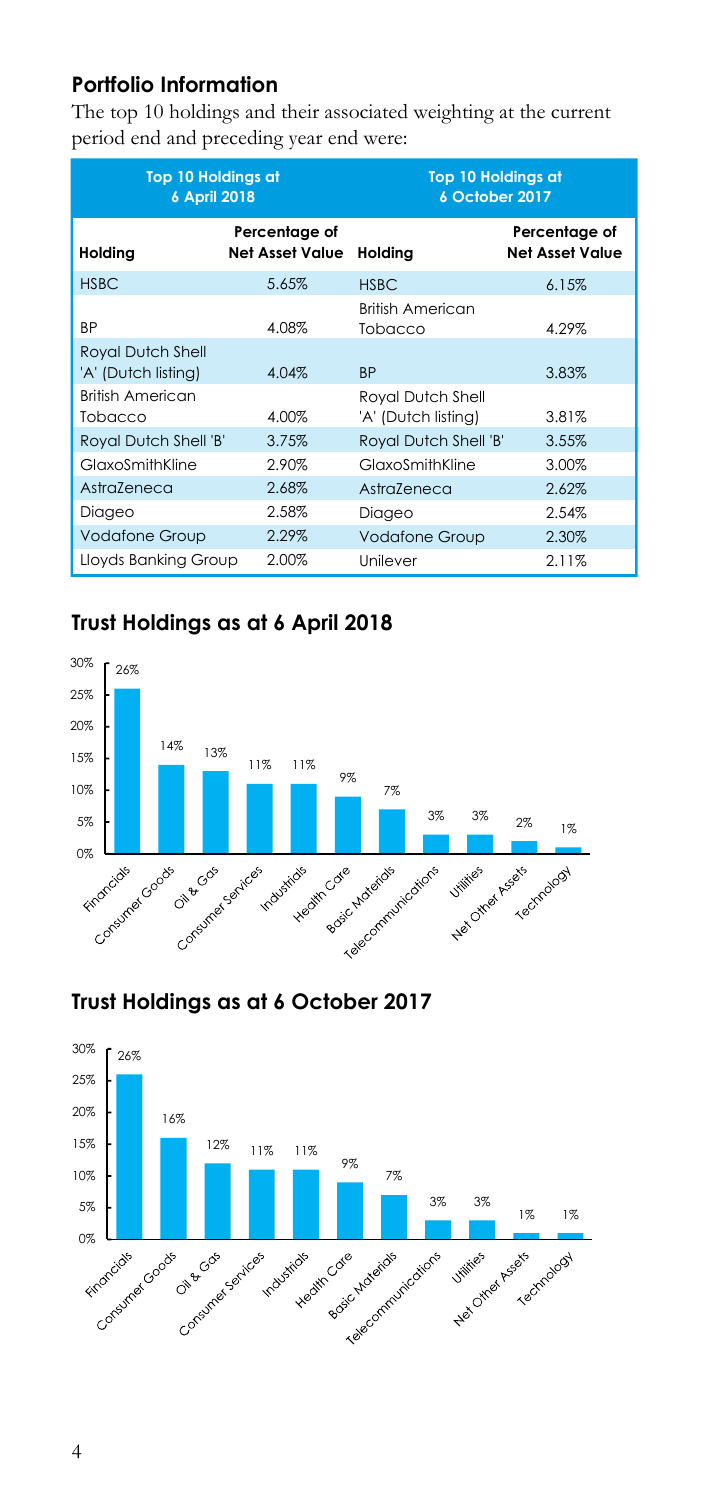### **Manager's Investment Report**

During the period under review, the bid price of the Trust's R-Class distribution units fell by 4.37%. FTSE, the Index compiler, calculates the benchmark Index at the end of the business day using closing prices, whereas the Trust is valued using prevailing prices at 12 noon. Therefore, for tracking purposes the Trust has been re-valued using closing prices. On this basis, over the review period, the Trust fell by 4.20% on a capital only basis compared with the FTSE All-Share Index fall of 4.23% (Source: Bloomberg), producing a tracking difference of +0.03%.

#### **Past performance is not a guide to future performance.**

#### **The value of investments and any income from them may go down as well as up.**

#### **Exchange rate changes may cause the value of any overseas investments to rise or fall.**

The FTSE All-Share Index is calculated by FTSE International Limited ("FTSE"). FTSE does not sponsor, endorse or promote this product.

All copyright in the Index values and constituent list belongs to FTSE. Legal & General has obtained full licence from FTSE to use such copyright in the creation of this product.

"FTSETM", "FT-SE®" and "Footsie®" are trademarks of the London Stock Exchange Plc and The Financial Times Limited and are used by FTSE International Limited ("FTSE") under license. "All-Share®" is a trademark of FTSE.

### **Market/Economic Review**

Global equity indices ended the review period broadly unchanged. Although markets closed 2017 on a strong note, reflecting a steady improvement in global economic indicators and corporate earnings growth, selling pressures have emerged in recent months. Market volatility has risen markedly, particularly as trade tensions between the US and China have escalated. Over the review period as a whole, technology stocks performed well in anticipation of an upturn in the semiconductor industry, while earnings announcements from the major technology companies, particularly in the US, have also been encouraging. More recently however, investors have favoured sectors perceived as less sensitive to the economic cycle, notably utilities.

Despite closing 2017 on a positive note, UK equities have faltered in recent months recording three consecutive months of losses. Sterling's strength, with the currency reaching its highest level since the 2016 referendum, surpassing \$1.40 at the end of January, has caused a headwind for companies and sectors with high international earnings, notably healthcare and food & beverages. Investors were also unsettled by the latest guidance on monetary policy from the Bank of England, which cautioned that interest rates may need to be increased earlier and faster than previously expected. Autos have performed well, driven by a hostile takeover bid for auto component supplier GKN from Melrose Industries, which eventually received shareholder approval.

The best performing segments of the FTSE All-Share Index were the FTSE SmallCap Index (-3.00%) and the mid-cap FTSE 250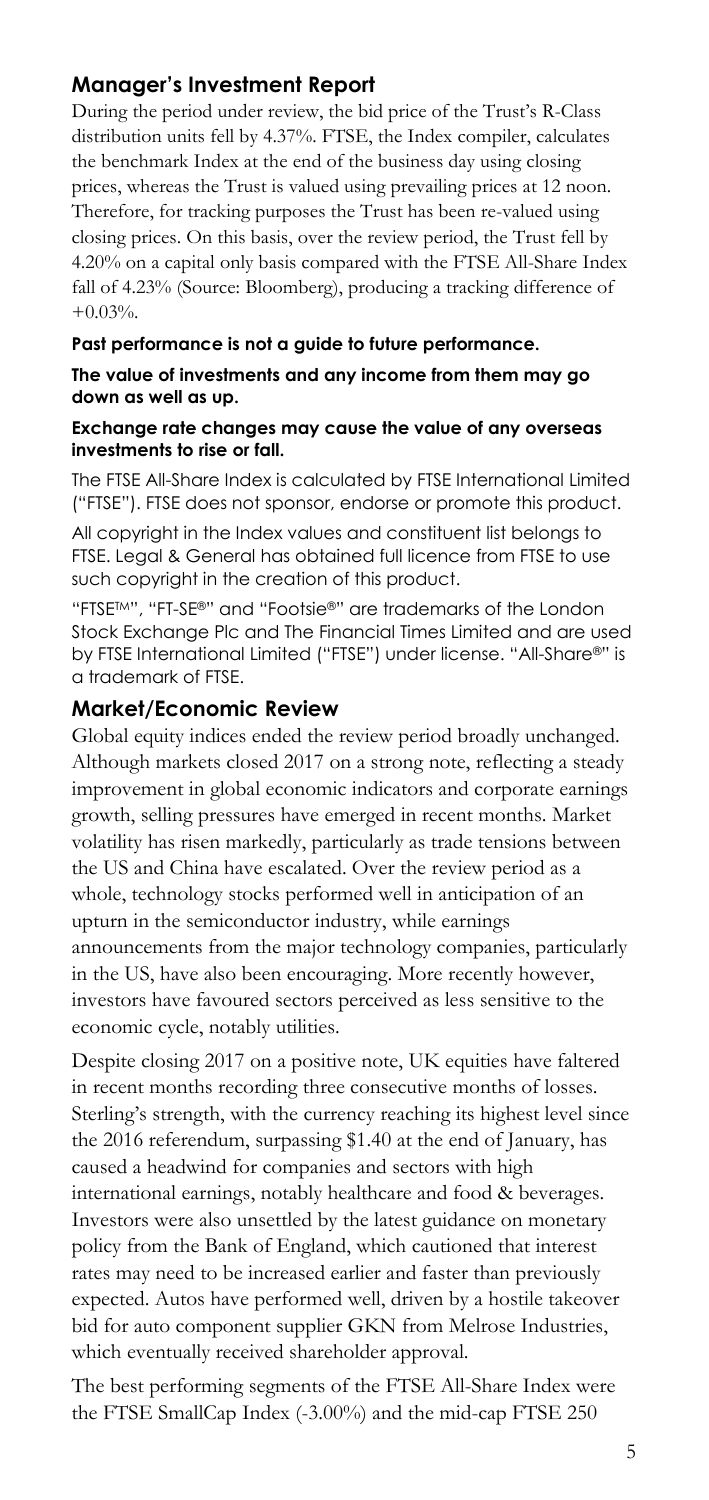## **Manager's Investment Report continued**

Index (-3.16%), that outperformed the large-cap FTSE 100 Index  $(-4.51\%)$ .

Over the review period, major sectors such as Technology Hardware & Equipment (+37.49%), Industrial Transportation (+18.37%) and Industrial Metals & Mining (+16.58%) showed the largest positive returns; whilst the most underperforming sectors were Software & Computer Services (-21.63%), Food Producers (-20.03%) and Fixed Line Telecommunications (-17.37%).

### **Trust Review**

Companies held within the Trust are held with weightings generally proportionate to those of the benchmark Index. Hence investment activity, other than to raise or invest cash, is only necessary when there are changes in the issued share capital or free float of the constituent companies, or to the constituents of the benchmark Index.

There were two Index rebalances during the period under review. At the quarterly Index review in December 2017, there were six additions to the FTSE All-Share universe: BCA Marketplace, Rhi Magnesita, Princess Private Equity, TI Fluid Systems, Charter Court Financial Services Group and GCP Asset Backed Income Fund 'C'. HSS Hire Group was a sole deletion from the FTSE All-Share universe. The largest increases were oil exploration and refinery company Royal Dutch Shell 'A' and research company IP Group whilst the largest decreases were mining company Anglo American and branded goods manufacturer Unilever.

At the quarterly Index review in March 2018, there were four additions to the FTSE All-Share universe: ContourGlobal, Sabre Insurance Group, Bakkavor Group and Aberdeen Standard European Logistics Income and Up Global Sourcing was deleted. The largest increases were oil exploration and refinery company Royal Dutch Shell 'A' and retail consumer products distributor Ocado Group whilst the largest decreases were alcoholic beverages producer Diageo and mining stock Rio Tinto.

There was a considerable merger and acquisition activity occurring outside of the Index reviews including the following all cash deals: Novae Group was acquired by Axis Capital, Paysafe was acquired by Pi UK Bidco, Imagination Technologies Group was acquired by Canyon Bridge Capital, Jimmy Choo was purchased by Michael Kors (US), Aldermore Group and c Group were acquired for cash by FirstRand Ltd and Montagu Private Equity LLP respectively. All stock acquisitions included Amec Foster Wheeler by John Wood Group and Kennedy Wilson (US) acquiring their residual stake in Kennedy Wilson Europe Real Estate. Cash and stock deals included Booker acquisition by Tesco, Ladbrokes Coral Group acquisition by GVC and Worldpay Group acquisition by Vantiv (US).

Outside Index Reviews, there were numerous changes to the free share capital of constituents: Countryside Properties, Sophos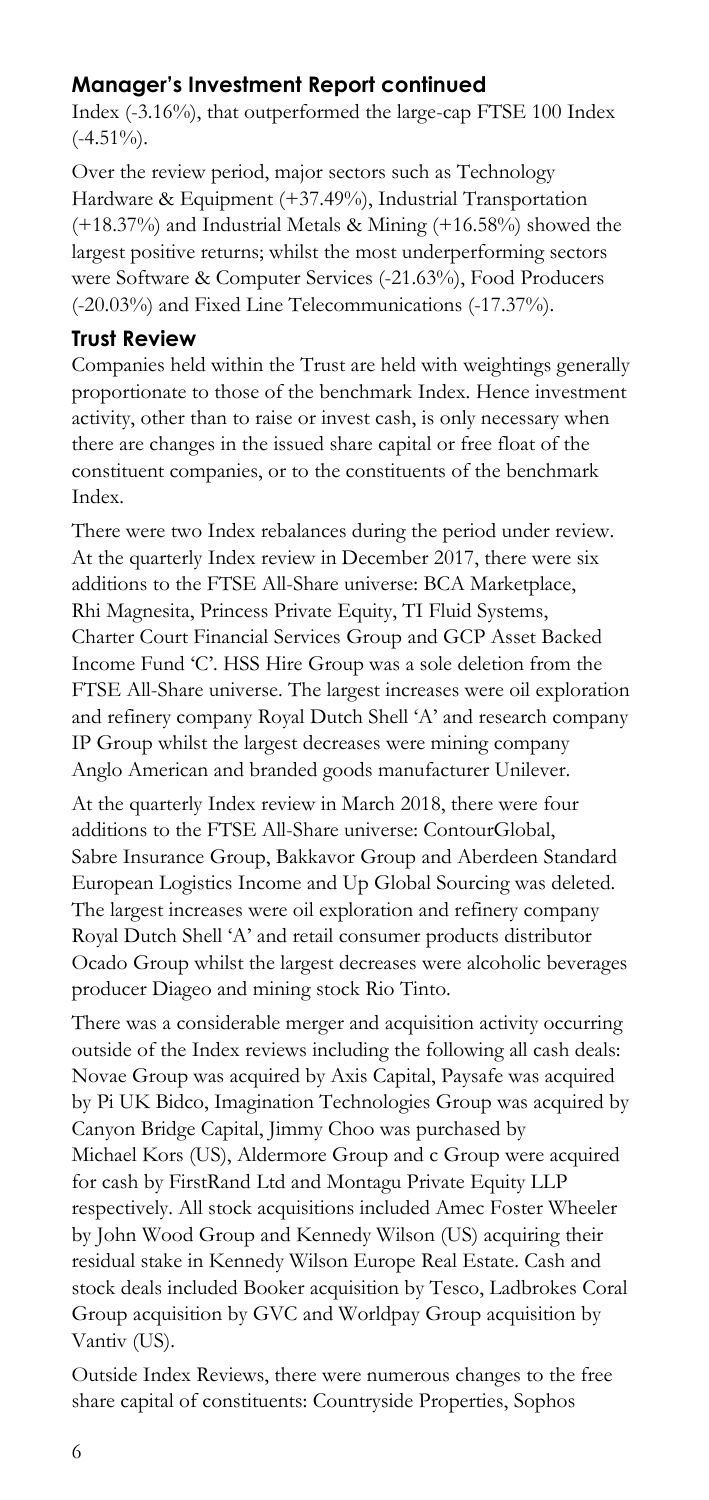## **Manager's Investment Report continued**

Group, B&M European Value Retail were among those companies with free float increasing as a result of secondary placings. Shaftesbury and Greencoat UK Wind were amongst the noteworthy primary placings. Primary Health Properties, Regional REIT, Xafinity, Target Healthcare REIT and Assura raised capital via Placing and Open Offer. Companies raising capital via rights issues included Galliford Try, John Laing Group, Provident Financial and Cineworld Group. Other notable events included Carillion deletion from the FTSE universe as the company was placed into liquidation.

At the end of the review period the Trust had holdings in all of the 637 companies in the Index. The three largest stocks in the Index at the end of the review period were Royal Dutch Shell (8.2%), HSBC (5.9%) and British American Tobacco (4.1%).

### **Outlook**

Earlier in 2017 amid Brexit uncertainty, most market participants anticipated Bank of England to keep rates on hold for a long time. However, following the latest stronger inflation data the Monetary Policy Committee adopted a more hawkish tilt indicating that some withdrawal of monetary stimulus was likely to be appropriate over the coming months. Lower trend growth and a weaker pound mean that if the Bank of England doesn't hike rates, inflation could remain above target. But if it raises rates too fast, the economy could be hurt should downside risks materialise. As a result, the Bank of England increased interest rates by 0.25% to 0.5% on 2 November 2017. Overall, inflation is expected to remain above 2% this year so the Bank of England is likely to hike interest rates at some point. It can be expected the Bank of England mantra of "limited" and "gradual" to be reiterated in the following weeks and months.

Subsequently, signs that the Brexit negotiations are yielding little progress and a further round of subdued UK economic data reinforced the suggestion that businesses and individuals are likely to adopt a more cautious approach. The UK is expected to negotiate a European Economic Area type long transition period with a "No Deal" scenario remaining relatively high. Immigration from the EU is expected to slow further. The economic growth has been revised down slightly for 2018 to 1.5% and in 2019 we expect the economy (GDP) to grow at 1.6%.

Given this backdrop of uncertainty the Trust remains well positioned to capture the performance of the benchmark Index.

Legal & General Investment Management Limited (Investment Adviser) 30 April 2018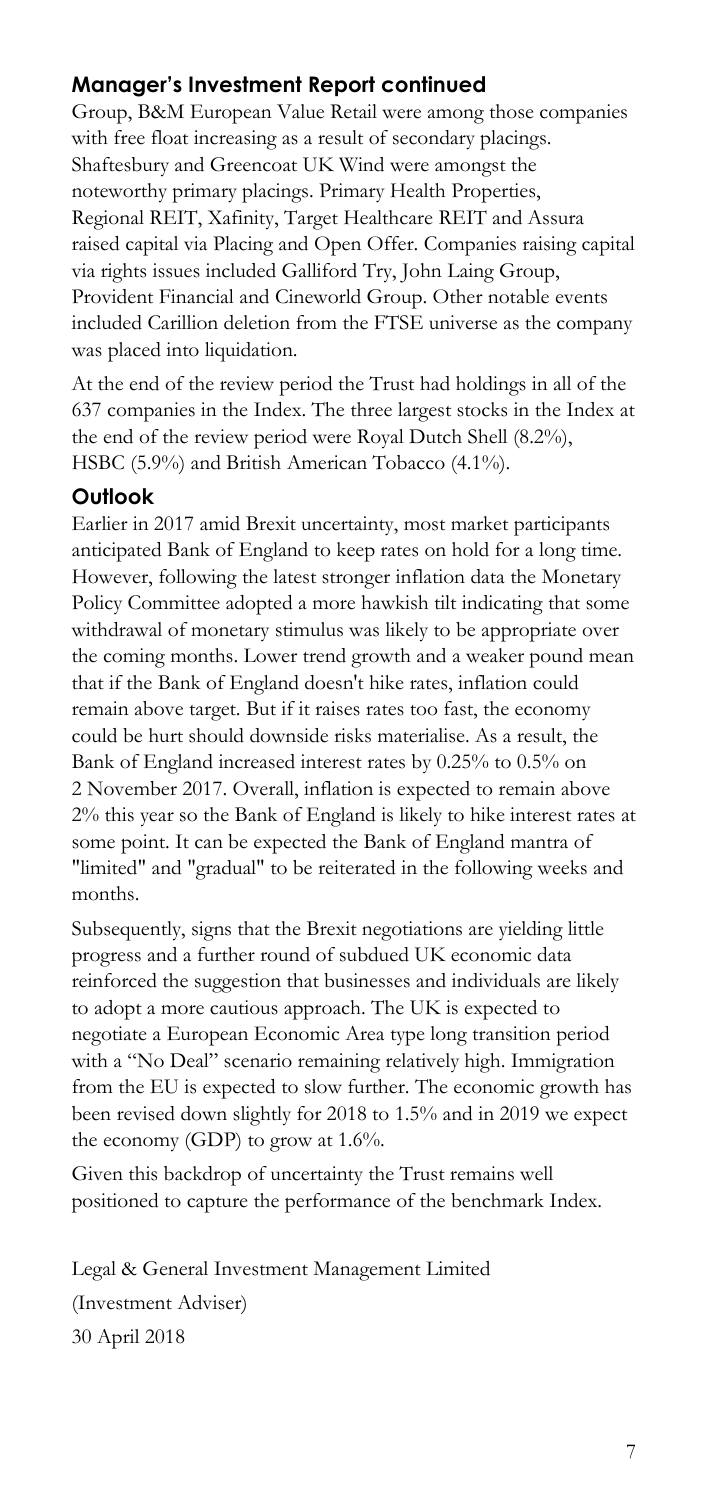### **Manager's Report and Accounts**

Copies of the most recent Interim and Annual Long Form Manager's Reports are available free of charge by telephoning 0370 050 0955, by writing to the Manager or are available on the internet at www.legalandgeneral.com/investments/fundinformation/managers-reports.

Call charges will vary. We may record and monitor calls.

### **Information on Tracking Error**

The 'Tracking Error' of a Trust is the measure of the volatility of the differences between the return of the Trust and the return of the benchmark Index. It provides an indication of how closely the Trust is tracking the performance of the benchmark Index after considering things such as Trust charges and taxation.

Using monthly returns, over the review period, the annualised Tracking Error of the Trust is 0.09%, whilst over the last three years to the end of March 2018, the annualised Tracking Error of the Trust is 0.10%. These Tracking Errors are within the anticipated Tracking Error levels set out in the Trust's Prospectus of  $+/- 0.25%$  per annum.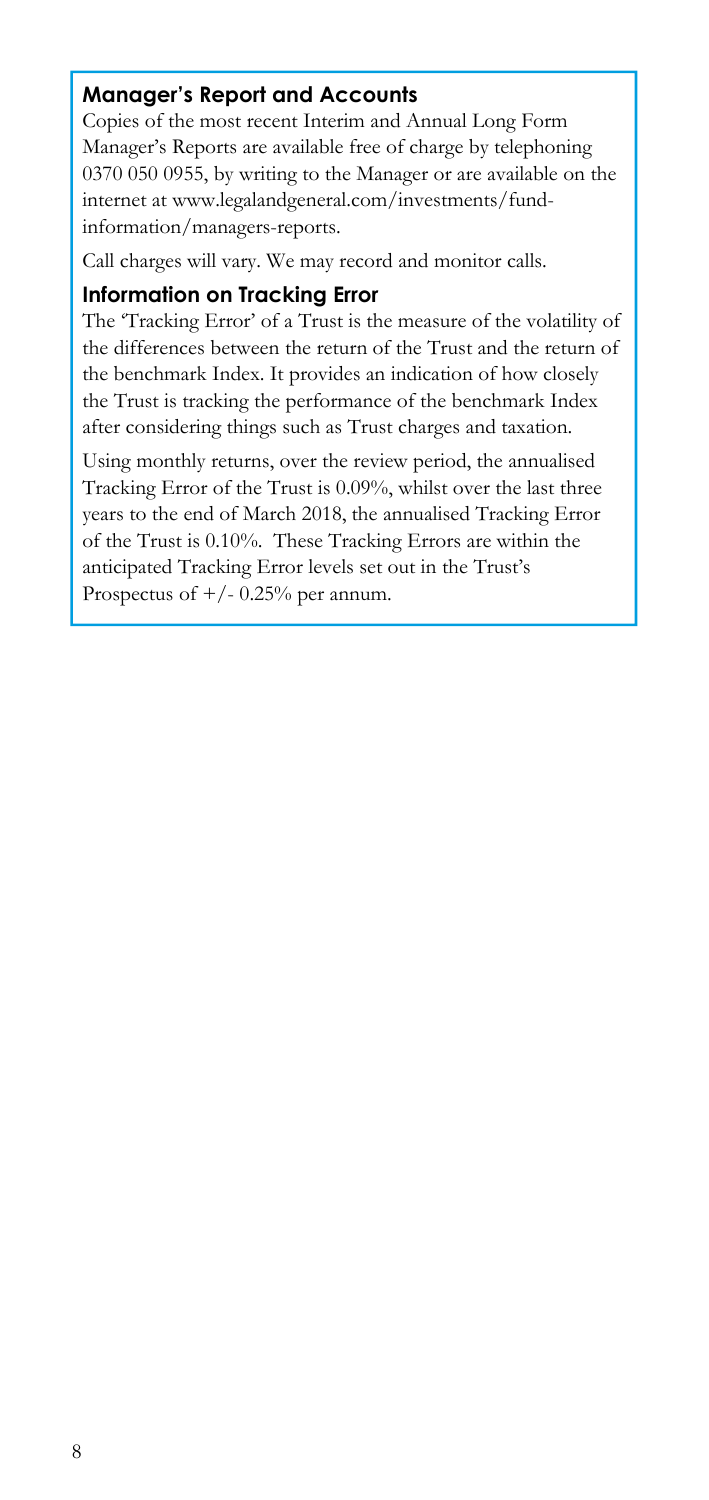## **Minimum Investment Amounts**

The minimum initial lump sum investment amounts for each class are as follows:

| R-Class | 4.500              |
|---------|--------------------|
| F-Class | $\sqrt{.500}$      |
| I-Class | f, 1,000,000       |
| C-Class | f100,000,000       |
| L-Class | f100,000           |
| H-Class | $f_{.}100,000,000$ |

In addition, monthly contributions can be made into the R-Class and F-Class with a minimum amount of  $\frac{1}{2}50$  per month.

F-Class units are only available to:

- i) investors who have received advice from authorised intermediaries, platforms or other distributor in relation to their investment in units in the Trust and
- ii) distributors who the Manager reasonably considers will adequately bear the costs of the marketing to and acquiring investors at no or limited cost to the Manager, and to whom the Manager has confirmed that such distributor or investor meets the criteria for investment in such units.

C-Class units are only available to distributors who actively market and distribute such units (or whom the Manager believes intends to do so) and to whom the Manager has confirmed by letter that they meet the criteria for investment in such units.

L-Class is not available to retail customers and is intended only for investment by Legal & General group companies.

H-Class units are only available to:

• investors designated by the ACD as providing platform services (or their nominee companies) (as defined in the FCA's 'Glossary of Terms'); or

• investors that, (whether investing in their own name or on behalf of underlying investors) have arrangements for this share class with the ACD or its associates.

### **Other Information**

l

The information in this report is designed to enable unitholders to understand how the Trust has performed during the period under review and how it is invested at the period end. Further information on the activities and performance of the Trust can be obtained by telephoning 0370 050 0955 or by writing to the Manager.

Call charges will vary. We may record and monitor calls.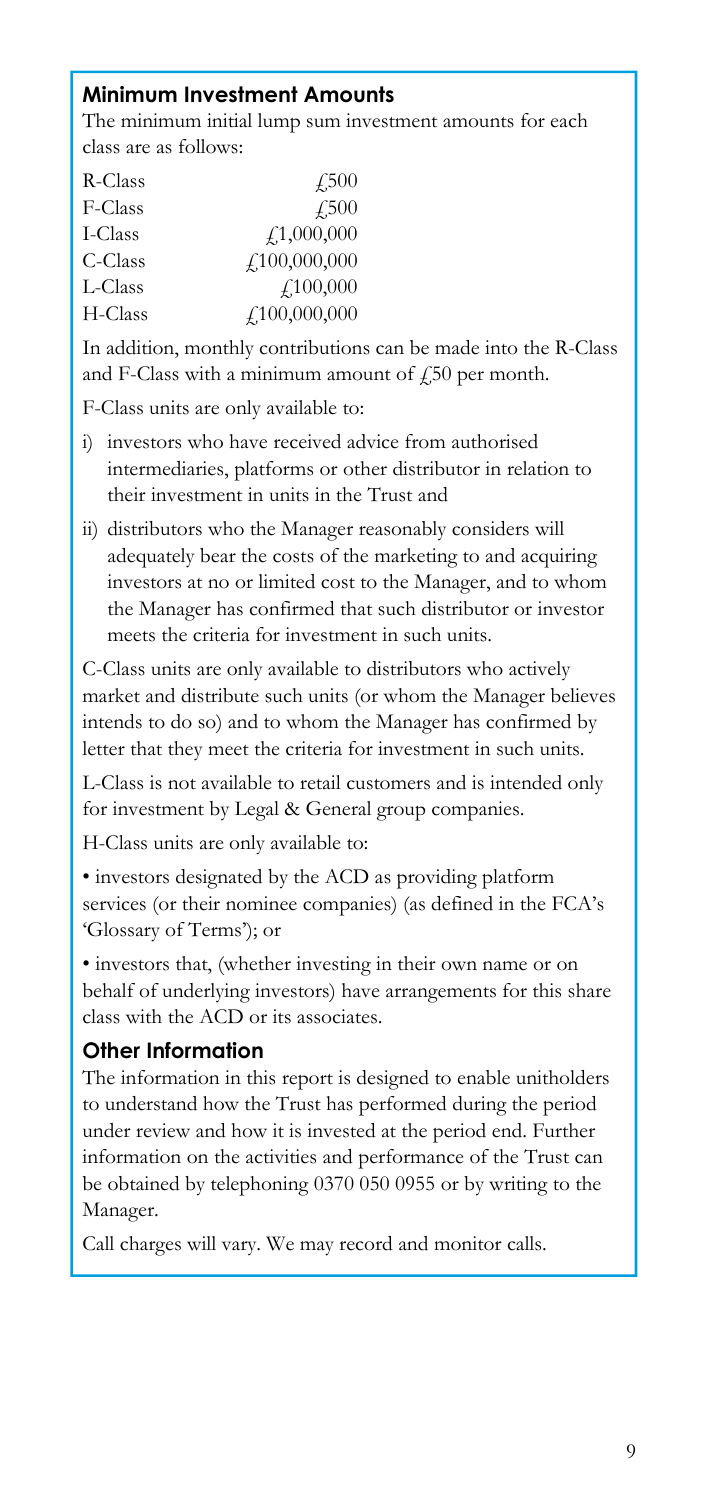### **Significant Changes New Unit Class: H-Class**

With effect from 28 February 2018, H-Class units are being launched within the Trust with accumulation units available.

## **Change of Auditor**

With effect from 28 April 2018, PricewaterhouseCoopers LLP ceased to be Independent Auditors of the Trust and KPMG LLP have been appointed. The change of Auditor has no impact on the way the Trust is operated.

## **General Data Protection Regulation (GDPR)**

Legal & General takes your privacy very seriously. Under data protection legislation, we have classified ourselves as a 'data controller'. This means that we are subject to certain obligations relating to how we process personal data. These obligations include, without limitation, providing individuals with certain information regarding how we process their personal data.

We will use the personal data you have provided to us in connection with an investment in units of

Legal & General UK Index Trust, including your name, age, contact details, bank account details, transactions and the invested amount, and any information regarding the dealing in units in accordance with all applicable data protection laws and our Privacy Policy which is available from 25 May 2018 at www.lgim.com/UTMprivacy (or available upon request). Our Privacy Policy sets out, amongst other things, the purpose or purposes for which your personal data is collected and intended to be processed and also contains any other information prescribed by data protection legislation.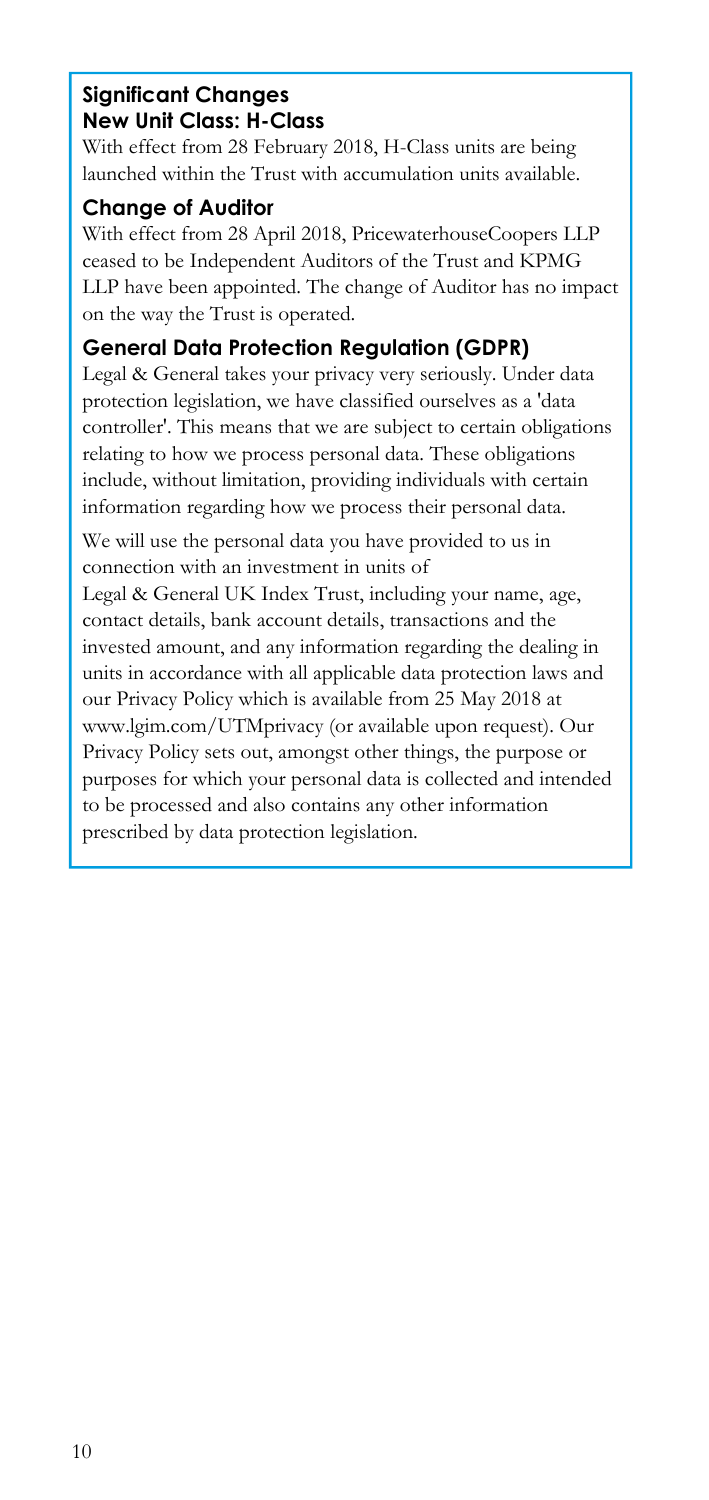### **Authorised Fund Manager**

Legal & General (Unit Trust Managers) Limited Registered in England and Wales No. 01009418 Registered office: One Coleman Street, London EC2R 5AA Telephone: 0370 050 3350 Authorised and regulated by the Financial Conduct Authority Call charges will vary. We may record and monitor calls.

### **Trustee**

Northern Trust Global Services PLC 50 Bank Street, Canary Wharf, London E14 5NT Authorised by the Prudential Regulation Authority and regulated by the Financial Conduct Authority and the Prudential Regulation Authority

## **Independent Auditors**

KPMG LLP 15 Canada Square London E14 5GL